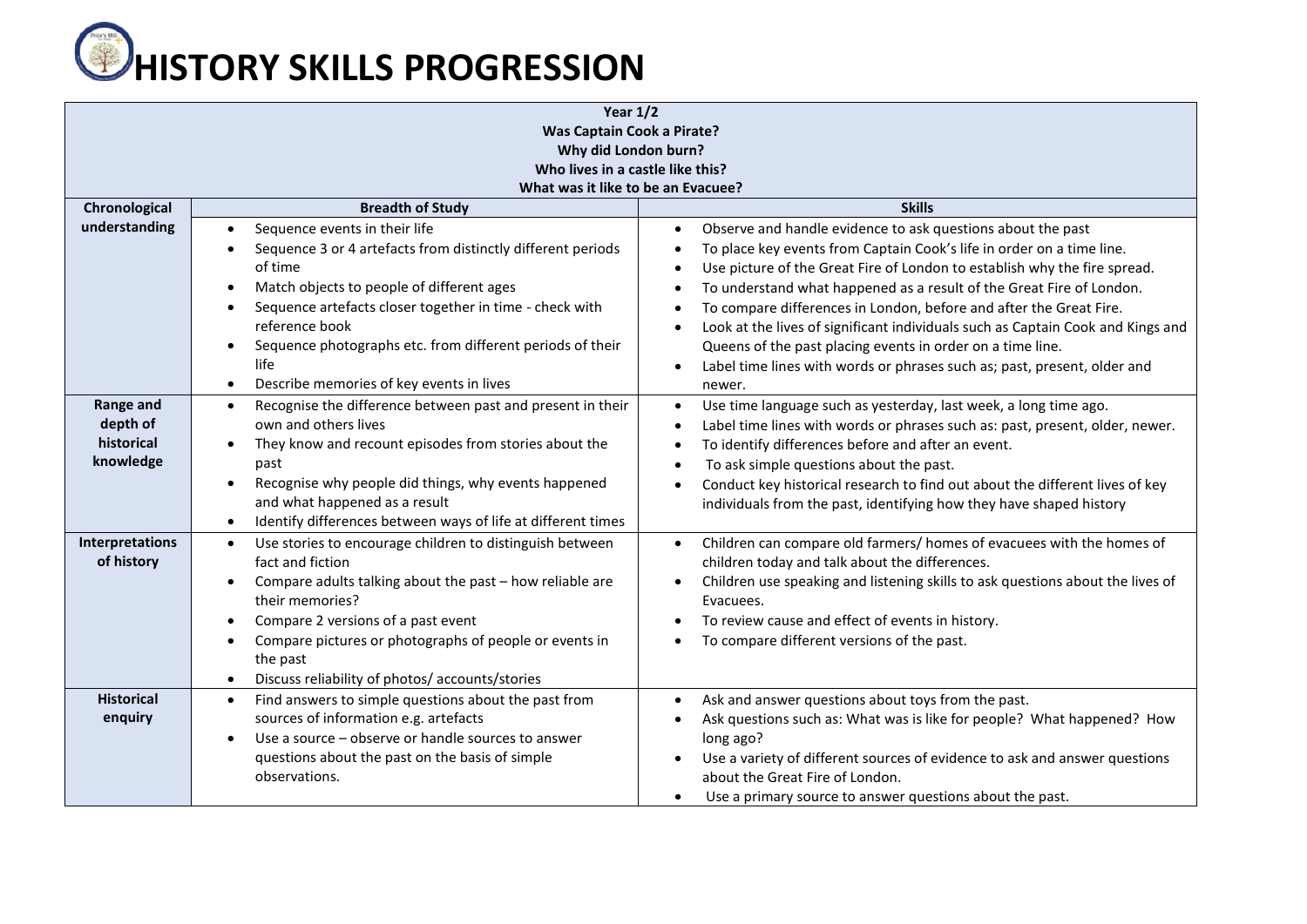| Year 3/4                                                |                                                                                                                                                                                                                                                                                                                                                                                                                               |                                                                                                                                                                                                                                                                                                                                                                                                                                                                                                                                                                                                                                                                                                                                                                                                                                                                                                               |  |  |
|---------------------------------------------------------|-------------------------------------------------------------------------------------------------------------------------------------------------------------------------------------------------------------------------------------------------------------------------------------------------------------------------------------------------------------------------------------------------------------------------------|---------------------------------------------------------------------------------------------------------------------------------------------------------------------------------------------------------------------------------------------------------------------------------------------------------------------------------------------------------------------------------------------------------------------------------------------------------------------------------------------------------------------------------------------------------------------------------------------------------------------------------------------------------------------------------------------------------------------------------------------------------------------------------------------------------------------------------------------------------------------------------------------------------------|--|--|
| How did the Romans change Britain?                      |                                                                                                                                                                                                                                                                                                                                                                                                                               |                                                                                                                                                                                                                                                                                                                                                                                                                                                                                                                                                                                                                                                                                                                                                                                                                                                                                                               |  |  |
| What happened when the Romans left Britain?             |                                                                                                                                                                                                                                                                                                                                                                                                                               |                                                                                                                                                                                                                                                                                                                                                                                                                                                                                                                                                                                                                                                                                                                                                                                                                                                                                                               |  |  |
| How did the Romans change Britain (2)?                  |                                                                                                                                                                                                                                                                                                                                                                                                                               |                                                                                                                                                                                                                                                                                                                                                                                                                                                                                                                                                                                                                                                                                                                                                                                                                                                                                                               |  |  |
| Where can we see Ancient Greece today?                  |                                                                                                                                                                                                                                                                                                                                                                                                                               |                                                                                                                                                                                                                                                                                                                                                                                                                                                                                                                                                                                                                                                                                                                                                                                                                                                                                                               |  |  |
| Chronological                                           | <b>Breadth of Study</b>                                                                                                                                                                                                                                                                                                                                                                                                       | <b>Skills</b>                                                                                                                                                                                                                                                                                                                                                                                                                                                                                                                                                                                                                                                                                                                                                                                                                                                                                                 |  |  |
| understanding                                           | Place the time studied on a time line<br>$\bullet$<br>Use dates and terms related to the study unit and passing of time<br>$\bullet$<br>Sequence several events or artefacts<br>Place events from period studied on time line<br>Use terms related to the period and begin to date events<br>Understand more complex terms eg BC/AD                                                                                           | Study life on Skara Brae.<br>Understand the concept of change over time, representing this,<br>$\bullet$<br>along with evidence, on a time line.<br>Place events, artefacts and historical figures on a time line using<br>$\bullet$<br>dates.<br>Understand the concept of 'Ancient' by placing the Ancient<br>$\bullet$<br>Greece on a timeline in history.<br>Place events and historical figures on a timeline using dates.<br>$\bullet$<br>To trace and understand Britain's role within the Roman Empire.<br>To use evidence to ask questions and understand the decline and<br>fall of the Western Roman Empire and its impact on Britain.<br>Place events, artefacts and dates on a timeline using dates.<br>$\bullet$<br>Understand the concept of change over time, representing this,<br>$\bullet$<br>along with evidence, on a time line.<br>Use dates and terms to describe events.<br>$\bullet$ |  |  |
| <b>Range and</b><br>depth of<br>historical<br>knowledge | Find out about every day lives of people in time studied<br>$\bullet$<br>Compare with our life today<br>Identify reasons for and results of people's actions<br>Understand why people may have wanted to do something<br>Use evidence to reconstruct life in time studied<br>Identify key features and events of time studied<br>Look for links and effects in time studied<br>Offer a reasonable explanation for some events | Suggest causes and consequences of some of the main events<br>$\bullet$<br>and changes in history.<br>Describe the characteristic features of the past, including<br>$\bullet$<br>experiences of everyday life.<br>To understand the importance of Stone Age inventions.<br>$\bullet$<br>To understand how the introduction of farming changed Stone<br>$\bullet$<br>Age life.<br>To suggest causes and consequences of events in history<br>$\bullet$<br>Describe the characteristic features of the past including ideas,<br>beliefs, attitudes and experiences of men, women and children.                                                                                                                                                                                                                                                                                                                 |  |  |
| <b>Interpretations</b><br>of history                    | Identify and give reasons for different ways in which the past is<br>$\bullet$<br>represented<br>Distinguish between different sources - compare different versions<br>$\bullet$<br>of the same story<br>Look at representations of the period - museum, cartoons etc<br>Look at the evidence available<br>Begin to evaluate the usefulness of different sources<br>Use text books and historical knowledge                   | Describe different accounts of historical events, explaining some<br>$\bullet$<br>of the ways the accounts may differ.<br>To generate questions to find out about events in the past, what<br>$\bullet$<br>would you ask a caveman?<br>Find out about the beliefs of the Ancient Greeks by looking at<br>$\bullet$<br>factual evidence.<br>Research the Ancient Olympics and establish what they tell us<br>$\bullet$<br>about the past.<br>To describe different accounts of historical events<br>To use evidence to ask questions in order to understand                                                                                                                                                                                                                                                                                                                                                    |  |  |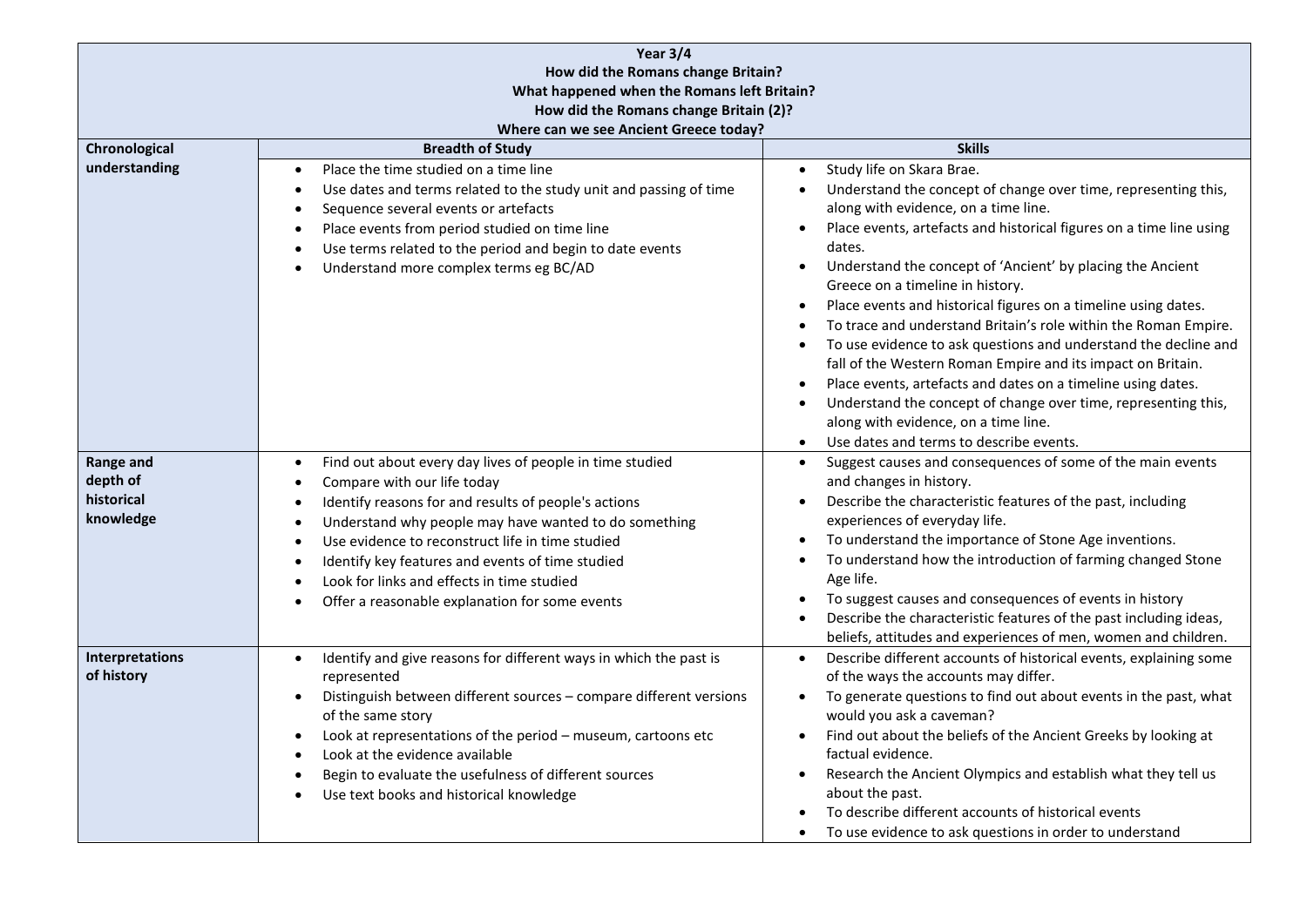|                              |                                                                                                                                                                                                                                                                                                                                                                                                                                       | Describe different accounts of a historical event, explaining some<br>of the reasons why the accounts may differ.                                                                                                                                                                                                                                                                                                                                                                                                                                                                                                                                                                                                                                                                                                                                                                       |
|------------------------------|---------------------------------------------------------------------------------------------------------------------------------------------------------------------------------------------------------------------------------------------------------------------------------------------------------------------------------------------------------------------------------------------------------------------------------------|-----------------------------------------------------------------------------------------------------------------------------------------------------------------------------------------------------------------------------------------------------------------------------------------------------------------------------------------------------------------------------------------------------------------------------------------------------------------------------------------------------------------------------------------------------------------------------------------------------------------------------------------------------------------------------------------------------------------------------------------------------------------------------------------------------------------------------------------------------------------------------------------|
| <b>Historical</b><br>enquiry | Use a range of sources to find out about a period<br>Observe small details - artefacts, pictures<br>Select and record information relevant to the study<br>Begin to use the library and internet for research<br>Use evidence to build up a picture of a past event<br>Choose relevant material to present a picture of one aspect of life in<br>time past<br>Ask a variety of questions<br>Use the library and internet for research | Use more than one source of evidence for historical enquiry in<br>order to gain a more accurate understanding of history.<br>Use evidence to ask questions and find answers to questions<br>$\bullet$<br>about the past.<br>Look at a range of Greek artefacts – what do they tell us about<br>the past?<br>To suggest and evaluate sources of evidence using appropriate<br>vocabulary.<br>To evaluate primary and secondary sources to find out about<br>Caesar's attempted invasion in 55-54BC, Augustus, the successful<br>invasion by Claudius (including Hadrian's Wall) and the Roman<br>Empire.<br>Use evidence to ask questions and find answers to questions<br>about the past.<br>Suggest suitable sources of evidence for historical enquiries<br>Use more than one source of evidence for historical enquiry in<br>order to gain a more accurate understanding of history. |

| Year $5/6$<br>Why dd the Egyptians build the Pyramids?<br>What was learning like for Maya?<br>Could you keep calm and carry on?<br>What if I could go back in time? |                                                                                                                                                                                                                                                                                                                                                                                                                           |                                                                                                                                                                                                                                                                                                                                                                                                          |  |  |
|---------------------------------------------------------------------------------------------------------------------------------------------------------------------|---------------------------------------------------------------------------------------------------------------------------------------------------------------------------------------------------------------------------------------------------------------------------------------------------------------------------------------------------------------------------------------------------------------------------|----------------------------------------------------------------------------------------------------------------------------------------------------------------------------------------------------------------------------------------------------------------------------------------------------------------------------------------------------------------------------------------------------------|--|--|
| Chronological<br>understanding                                                                                                                                      | <b>Breadth of Study</b><br>Know and sequence key events of time studied                                                                                                                                                                                                                                                                                                                                                   | <b>Skills</b><br>Study a non-European society that provides a contrast with British                                                                                                                                                                                                                                                                                                                      |  |  |
|                                                                                                                                                                     | Use relevant terms and period labels<br>Make comparisons between different times in the past<br>Place current study on time line in relation to other studies<br>Use relevant dates and terms<br>Sequence up to 10 events on a time line                                                                                                                                                                                  | history (Mayan civilization AD 900).<br>Develop a chronologically secure knowledge and understanding of<br>British, local and world history.<br>Use dates and terms accurately in describing events.<br>Understand the concepts of continuity and change over time,<br>representing them along with evidence on a timeline.                                                                              |  |  |
| Range and<br>depth of<br>historical<br>knowledge                                                                                                                    | Study different aspects of different people - differences between<br>men and women<br>Examine causes and results of great events and the impact on<br>people<br>Compare life in early and late 'times' studied<br>Compare an aspect of lie with the same aspect in another period<br>Find out about beliefs, behaviour and characteristics of people,<br>recognising that not everyone shares the same views and feelings | Describe the main changes in a period of history (using terms such<br>as: social, religious, political, technological and cultural.<br>To begin to understand the role of an archaeologist to piece<br>together information and create a picture of the past.<br>Use original ways to present information and ideas.<br>Describe the social, ethnic, cultural or religious diversity of past<br>society. |  |  |